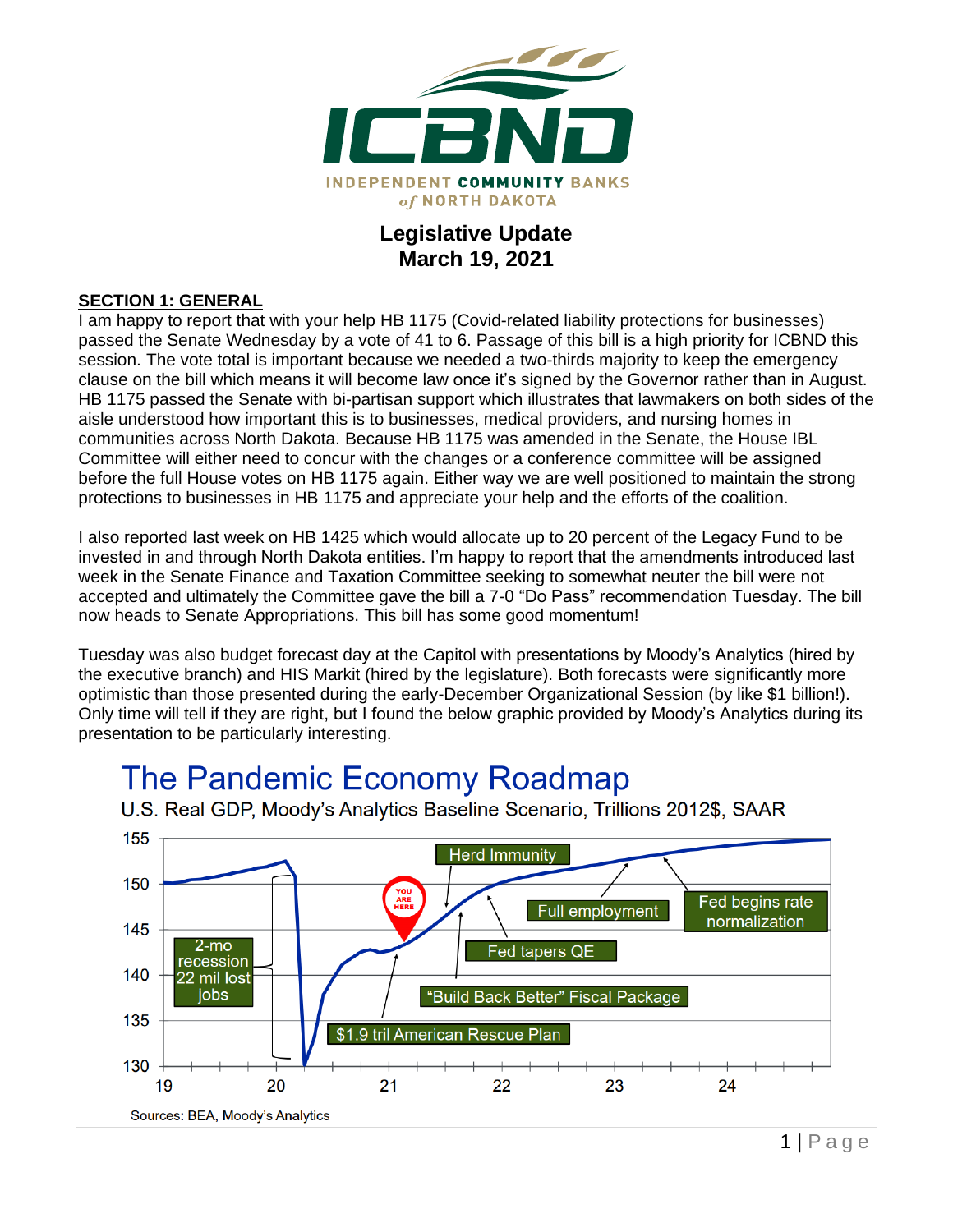#### **SECTION 2: OTHER BILL UPDATES FROM ICBND "PRIORITY" TRACKING LIST**

**SB 2101** – is the Department of Financial Institutions' (DFI) bill to modernize some banking statutes and replace outdated language. Among other things, it would allow the department to carryover all funds from biennium to biennium rather than turn back any excess over 20 percent to the General Fund. None of these funds (your money) should ever have to go to the General Fund. It would also allow for semiannual (rather than annual) assessments. Importantly, it provides some flexibility (at least in the way of credit ratings) for banks to invest in corporate bonds and it allows for expanded investment in service corporations (United States vs. just North Dakota). ICBND testified in support of this bill Wednesday and it received a unanimous "Do Pass" recommendation from the House IBL Committee.

**SB 2102** – relates to the DFI Commissioner and the State Banking Board's authority relative to dissolution, insolvency, receivership and liquidation of financial institutions under DFI supervision. The bill would allow the department more flexibility to act in the event of an emergency (ransomware attack for instance) or the necessary closure of an institution. Commissioner Kruse presented this bill and SB 2101 conceptually to the ICBND Legislative Committee in October. ICBND testified in support of the bill as well Wednesday and it received a unanimous "Do Pass" recommendation from the House IBL.

**SB 2197** – relates to confidentiality of facts and information obtained or created by the DFI. The bill seeks to ensure the confidentiality of personal and granular bank and borrower information in the event of an open records request or state auditor action. ICBND testified in support of the bill and it received a unanimous "Do Pass" recommendation from the House IBL Committee on Wednesday.

**SB 2261** – relates to burial expense accounts that are already in statute. What this bill does is define "irrevocable itemized funeral contracts" and provides direction as to what must be done when payments made under an irrevocable itemized funeral contract are deposited with a financial institution. The funds must be carried in a separate account with the names of the depositor or transferor, cemetery association or licensed funeral establishment and the person making payment on behalf of the individual for whose benefit payment is made. The bill seeks to provide clarity for individuals and their financial institutions and ICBND supported the bill. It passed unanimously on the House Floor Tuesday.

**HB 1187** – would allow the Bank of North Dakota to create a permanent rebuilders loan program to make or participate in loans to North Dakota residents affected by extraordinary losses recognized by a presidentially declared disaster or governor-declared disaster or emergency in the state. This would allow for efficient responses to events like the 2011 Mouse River Flood. ICBND supports this bill and it was heard in the Senate IBL Committee Monday and received a 6-0 "Do Pass" recommendation and rereferred to Senate Appropriations.

**HB 1366** – is the Repairman's Lien bill and was heard in the Senate Transportation Committee Thursday. We are not pleased about the increases to the dollar amount threshold that passed the House, but there are parts of the bill that we worked hard on that are better than where the statute stood previously. It passed the full Senate 47-0 on Monday.

| <b>Date</b><br>land<br>Time  | <b>Bill</b><br><b>Number</b> | <b>Short Title</b>                                                                                                                                                                                      | <b>Committee</b>                             |
|------------------------------|------------------------------|---------------------------------------------------------------------------------------------------------------------------------------------------------------------------------------------------------|----------------------------------------------|
| 03/22/2021 HB 1420<br>109:00 |                              | Relating to the personal use of marijuana; relating to the legalization of<br>marijuana; to provide for a legislative management report; to provide a<br>penalty; and to provide an effective date.     | Senate Human<br>Services                     |
| 03/22/2021 SB 2292<br> 02:30 |                              | Relating to mortgage modifications; and to amend and reenact sections 35-<br>03-14 and 35-03-15 of the North Dakota Century Code, relating to the<br>expiration and extension of real estate mortgages. | House Industry,<br><b>Business and Labor</b> |

#### **SECTION 3: ICBND BILL HEARINGS NEXT WEEK**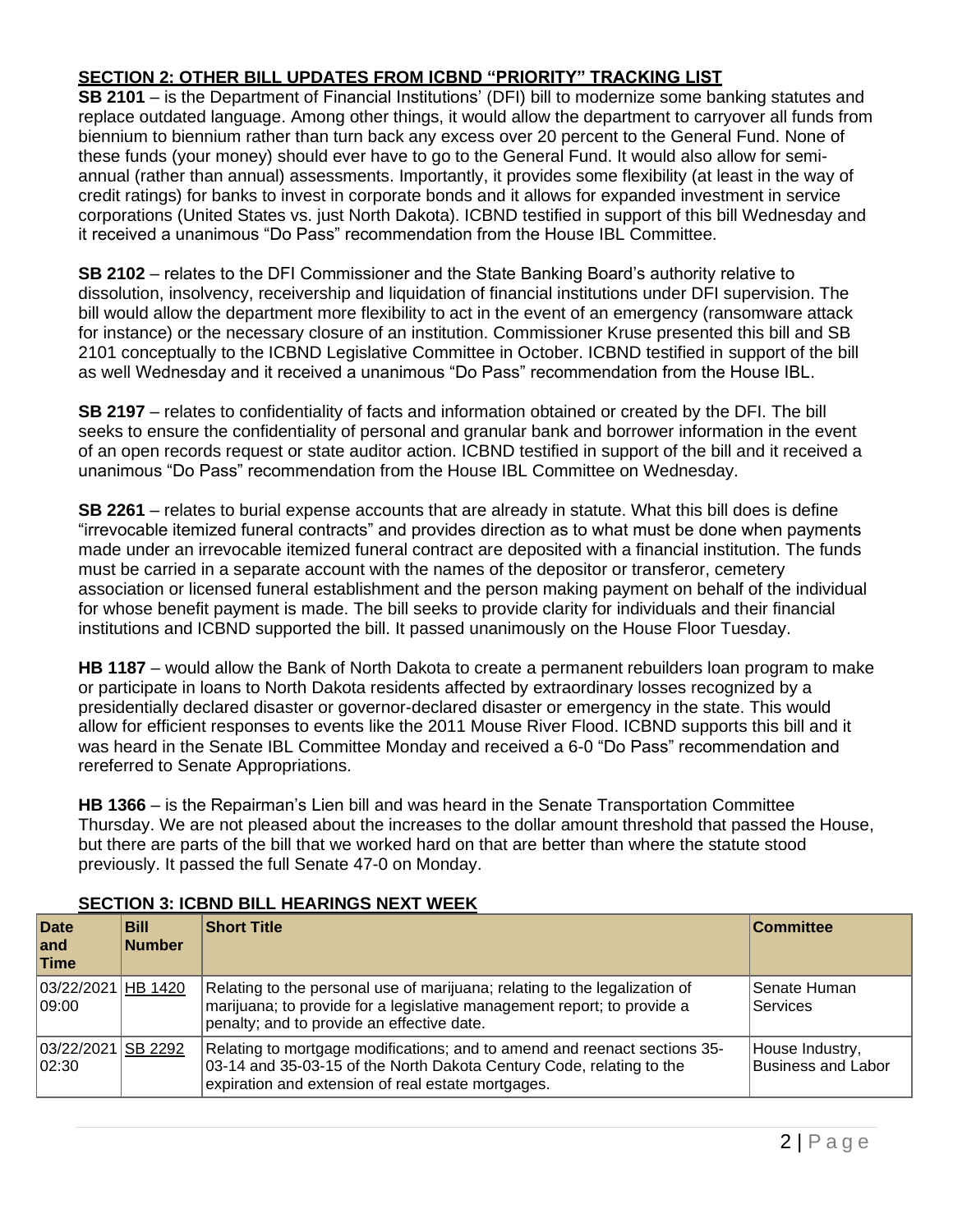| 03/22/2021<br>03:00         | HB 1364         | Relating to the duties of a personal representative.                                                                                                                                                                                                                                                                                                                                                                                                                                                                                                                                                                                                                                                                                                  | Senate Judiciary                                                              |
|-----------------------------|-----------------|-------------------------------------------------------------------------------------------------------------------------------------------------------------------------------------------------------------------------------------------------------------------------------------------------------------------------------------------------------------------------------------------------------------------------------------------------------------------------------------------------------------------------------------------------------------------------------------------------------------------------------------------------------------------------------------------------------------------------------------------------------|-------------------------------------------------------------------------------|
| 03/23/2021<br>08:30         | SB 2020         | A BILL for an Act to provide an appropriation for defraying the expenses of the<br>North Dakota state university extension service, northern crops institute, upper<br>great plains transportation institute, main research center, branch research<br>centers, and agronomy seed farm; to provide for a report; and to provide an<br>exemption.                                                                                                                                                                                                                                                                                                                                                                                                      | <b>House Appropriations</b><br>- Education and<br><b>Environment Division</b> |
| 03/23/2021<br>08:45         | <b>HB 1277</b>  | Relating to a residential property tax exemption for new construction; and to<br>provide an effective date.                                                                                                                                                                                                                                                                                                                                                                                                                                                                                                                                                                                                                                           | Senate Finance and<br>Taxation                                                |
| 03/23/2021<br>10:15         | HB 1199         | Relating to the disposition of proceeds from tax lien foreclosures.                                                                                                                                                                                                                                                                                                                                                                                                                                                                                                                                                                                                                                                                                   | Senate Finance and<br><b>Taxation</b>                                         |
| 03/23/2021<br>11:00         | <b>HCR 3024</b> | A concurrent resolution directing the Legislative Management to consider<br>studying the feasibility and desirability of regulating special purpose depository<br>institutions and regulating other entities engaged in virtual currency business<br>activities.                                                                                                                                                                                                                                                                                                                                                                                                                                                                                      | Senate Industry,<br><b>Business and Labor</b>                                 |
| 03/23/2021<br>02:30         | HB 1024         | A BILL for an Act to provide an appropriation for defraying the expenses of the<br>ethics commission.                                                                                                                                                                                                                                                                                                                                                                                                                                                                                                                                                                                                                                                 | Senate<br>Appropriations                                                      |
| 03/23/2021<br>02:45         | SB 2020         | A BILL for an Act to provide an appropriation for defraying the expenses of the<br>North Dakota state university extension service, northern crops institute, upper<br>great plains transportation institute, main research center, branch research<br>centers, and agronomy seed farm; to provide for a report; and to provide an<br>exemption.                                                                                                                                                                                                                                                                                                                                                                                                      | <b>House Appropriations</b><br>- Education and<br><b>Environment Division</b> |
| 03/24/2021<br>08:30         | HB 1425         | Relating to the legacy infrastructure loan fund and the state investment board;<br>relating to the state investment board and the legacy and budget stabilization<br>fund advisory board; and to provide a continuing appropriation.                                                                                                                                                                                                                                                                                                                                                                                                                                                                                                                  | Senate<br>Appropriations                                                      |
| 03/24/2021<br>10:00         | HB 1339         | Relating to dangerous weapons.                                                                                                                                                                                                                                                                                                                                                                                                                                                                                                                                                                                                                                                                                                                        | Senate Judiciary                                                              |
| 03/24/2021<br>02:30         | HB 1087         | Relating to third-party reinsurance; relating to premium taxes and credits for<br>insurance companies and the establishment of an invisible reinsurance pool<br>for the individual health insurance market; to provide for a study; to provide a<br>penalty; to provide an appropriation; to provide a continuing appropriation; and<br>to declare an emergency.                                                                                                                                                                                                                                                                                                                                                                                      | Senate<br>Appropriations                                                      |
| 03/24/2021 SB 2014<br>02:45 |                 | Relating to bonded debt repayments and housing finance agency programs;<br>relating the infrastructure revolving loan fund, borrowing and lending authority<br>of the public finance authority, reserve funds associated with bonds, the long-<br>term care facility loan fund, the state energy research center, and the housing<br>incentive fund; to provide a continuing appropriation; to repeal section 54-17-<br>07.12 of the North Dakota Century Code, relating to the housing finance<br>agency participating as a wholesale servicing mortgage lender; to provide for<br>a transfer; to provide an exemption; to provide a statement of legislative intent;<br>to provide for a study; and to provide for a legislative management report. | <b>House Appropriations</b><br>- Government<br><b>Operations Division</b>     |
| 03/25/2021<br>08:30         | <b>SB 2019</b>  | A BILL for an Act to provide an appropriation for defraying the expenses of the<br>department of career and technical education; and to provide a report.                                                                                                                                                                                                                                                                                                                                                                                                                                                                                                                                                                                             | <b>House Appropriations</b><br>- Education and<br><b>Environment Division</b> |
| 03/25/2021<br>08:30         | SB 2020         | A BILL for an Act to provide an appropriation for defraying the expenses of the<br>North Dakota state university extension service, northern crops institute, upper<br>great plains transportation institute, main research center, branch research<br>centers, and agronomy seed farm; to provide for a report; and to provide an<br>exemption.                                                                                                                                                                                                                                                                                                                                                                                                      | <b>House Appropriations</b><br>- Education and<br><b>Environment Division</b> |
| 03/25/2021<br>11:00         | <b>HB 1187</b>  | Relating to creation of a Bank of North Dakota rebuilders loan program and a<br>rebuilders permanent loan fund; to repeal sections 6-09-46 and 6-09-46.1 of<br>the North Dakota Century Code, relating to a rebuilders loan program, a                                                                                                                                                                                                                                                                                                                                                                                                                                                                                                                | Senate<br>Appropriations                                                      |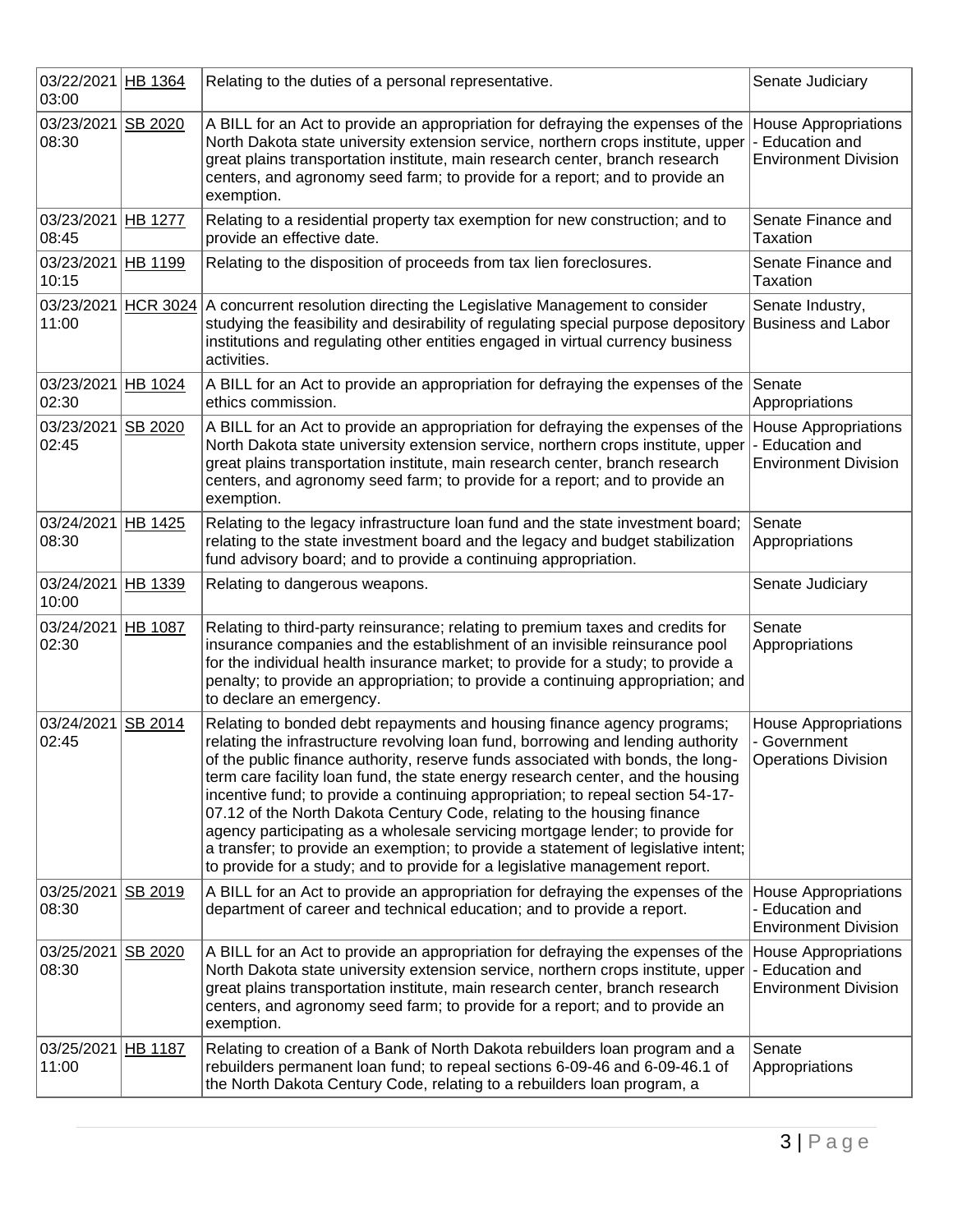| rebuilders home loan program, and a rebuilders home loan fund; to provide a |  |
|-----------------------------------------------------------------------------|--|
| continuing appropriation; and to provide for a transfer.                    |  |

Legislator contact information can be found at<http://www.legis.nd.gov/contact-my-legislators> and you can check on any legislative activities through the Legislative Council's web page at [www.legis.nd.gov.](http://www.legis.nd.gov/)

Thank you for your participation in the legislative process. Please call, email or text me with any questions or concerns. If you'd like to be taken off this distribution list or if there are others in your organization that should be on the distribution list for the legislative updates, please let me know.

Sincerely,

Bany D. Haugen

*Barry D. Haugen [barryh@icbnd.com](mailto:barryh@icbnd.com) cell: 701.955.4308 office: 701.258.7121*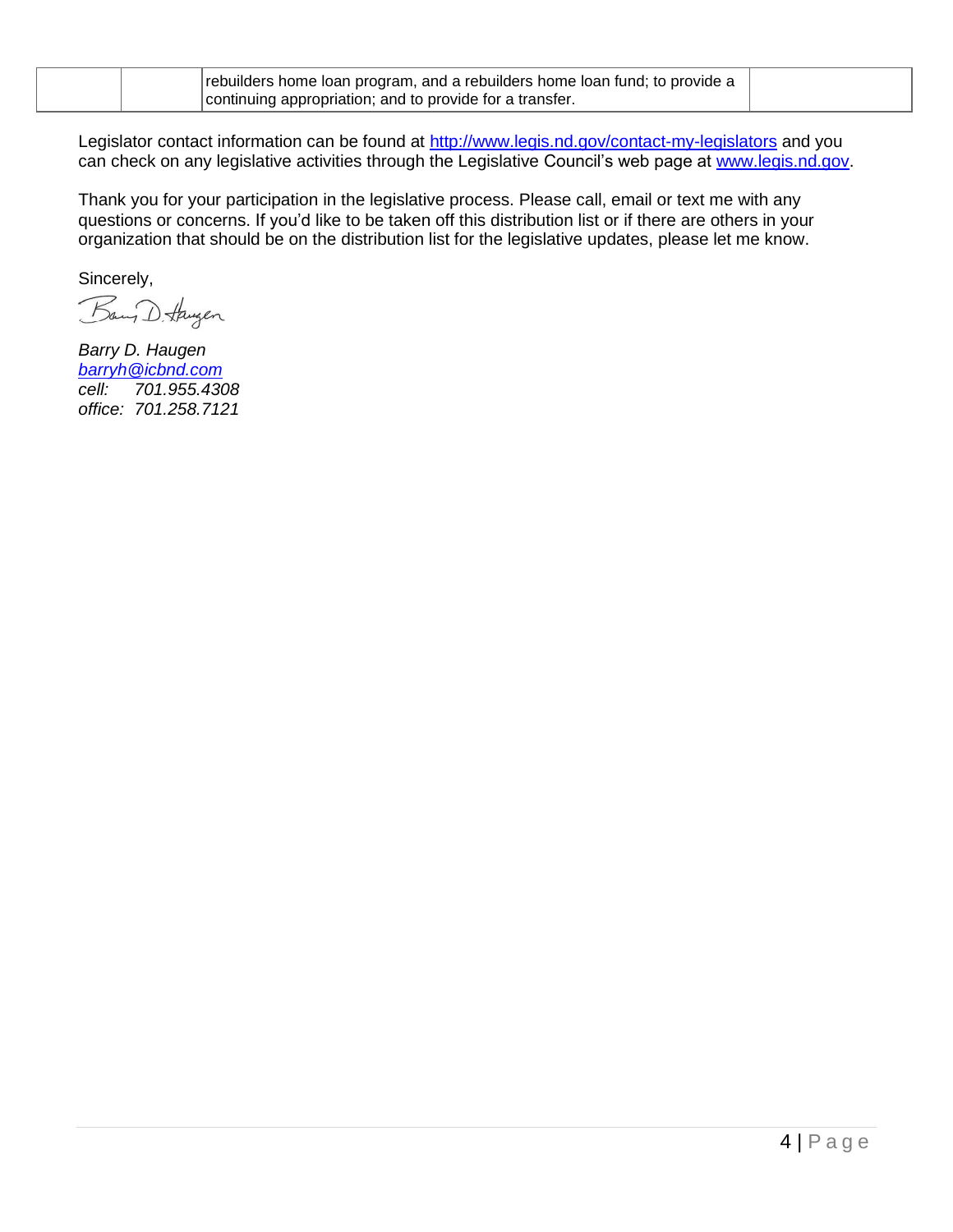

## **ICBND BILL TRACKING LIST**

| <b>Bill</b>    | <b>Status</b>                                                                                                                                                 | <b>Title</b>                                                                                                                                                                                                                                                                                                                                                                                                                                                                                                                                                                                                           |
|----------------|---------------------------------------------------------------------------------------------------------------------------------------------------------------|------------------------------------------------------------------------------------------------------------------------------------------------------------------------------------------------------------------------------------------------------------------------------------------------------------------------------------------------------------------------------------------------------------------------------------------------------------------------------------------------------------------------------------------------------------------------------------------------------------------------|
| HB 1024        | House: PASSED<br>Senate: INTRODUCED<br>03/03 S Introduced, first reading, referred<br><b>Appropriations Committee</b><br>03/23 S Committee Hearing - 02:30 PM | A BILL for an Act to provide an appropriation for defraying the<br>expenses of the ethics commission.                                                                                                                                                                                                                                                                                                                                                                                                                                                                                                                  |
| HB 1026        | House: PASSED<br>Senate: PASSED<br><b>Governor: SIGNED</b><br>03/09 H Signed by Governor 03/09<br>03/11 Filed with Secretary Of State 03/09                   | Relating to financial criteria for grain buyer, grain broker, grain<br>processor, and warehousemen licenses, and licensing and bonding<br>for grain brokers and grain processors; relating to definitions of grain<br>brokers and processors, the duties and powers of the commissioner,<br>confidentiality records, scale ticket contents, credit-sale contracts,<br>reports, annual licenses, fees, and bonds for grain buyers, grain<br>brokers, grain processors, and warehousemen; to repeal sections 60-<br>02.1-06, 60-02.1-07.1, 60-02.1-26, 60-02.1-27, 60-04-09, and 60-10-<br>15; and to provide a penalty. |
| HB 1043        | House: PASSED<br>Senate: INTRODUCED<br>03/03 S Introduced, first reading, referred<br><b>Judiciary Committee</b><br>03/10 S Committee Hearing - 03:00 PM      | Relating to the ethics commission delegation of duties and advisory<br>opinions; to amend and reenact subsection 2 of section 54-66-01 and<br>sections 54-66-05, 54-66-06, 54-66-07, 54-66-08, 54-66-09, and 54-<br>66-12 of the North Dakota Century Code, relating to ethics<br>commission complaint procedures.                                                                                                                                                                                                                                                                                                     |
| <b>HB 1087</b> | House: PASSED<br>Senate: INTRODUCED<br>03/04 S Rereferred to Appropriations<br>03/24 S Committee Hearing - 02:30 PM                                           | Relating to third-party reinsurance; relating to premium taxes and<br>credits for insurance companies and the establishment of an invisible<br>reinsurance pool for the individual health insurance market; to provide<br>for a study; to provide a penalty; to provide an appropriation; to<br>provide a continuing appropriation; and to declare an emergency.                                                                                                                                                                                                                                                       |
| HB 1136        | House: DEFEATED<br>01/25 H Reported back, do not pass,<br>placed on calendar 10 1 3<br>01/29 H Second reading, failed to pass,<br>yeas 3 nays 86              | Relating to the disposition of proceeds from tax lien foreclosures.                                                                                                                                                                                                                                                                                                                                                                                                                                                                                                                                                    |
| <b>HB 1147</b> | House: DEFEATED<br>02/19 H Reported back, do not pass,<br>placed on calendar 17 3 1<br>02/24 H Second reading, failed to pass,<br>yeas 31 nays 63             | Relating to public employee fertility health benefits; relating to self-<br>insurance health plans; to provide for a report; to provide for<br>application; to provide an expiration date; and to declare an<br>emergency.                                                                                                                                                                                                                                                                                                                                                                                             |
| <b>HB 1172</b> | House: DEFEATED<br>02/15 H Amendment adopted, placed on<br>calendar<br>02/23 H Second reading, failed to pass,<br>yeas 5 nays 89                              | Relating to agricultural mediation and negotiation services.                                                                                                                                                                                                                                                                                                                                                                                                                                                                                                                                                           |
| HB 1175        | House: INTRODUCED<br>Senate: PASSED<br>03/17 S Emergency clause carried<br>03/18 H Returned to House (12)                                                     | Relating to business immunity from COVID-19 liability claims; to<br>provide for retroactive application; to provide an expiration date; and<br>to declare an emergency.                                                                                                                                                                                                                                                                                                                                                                                                                                                |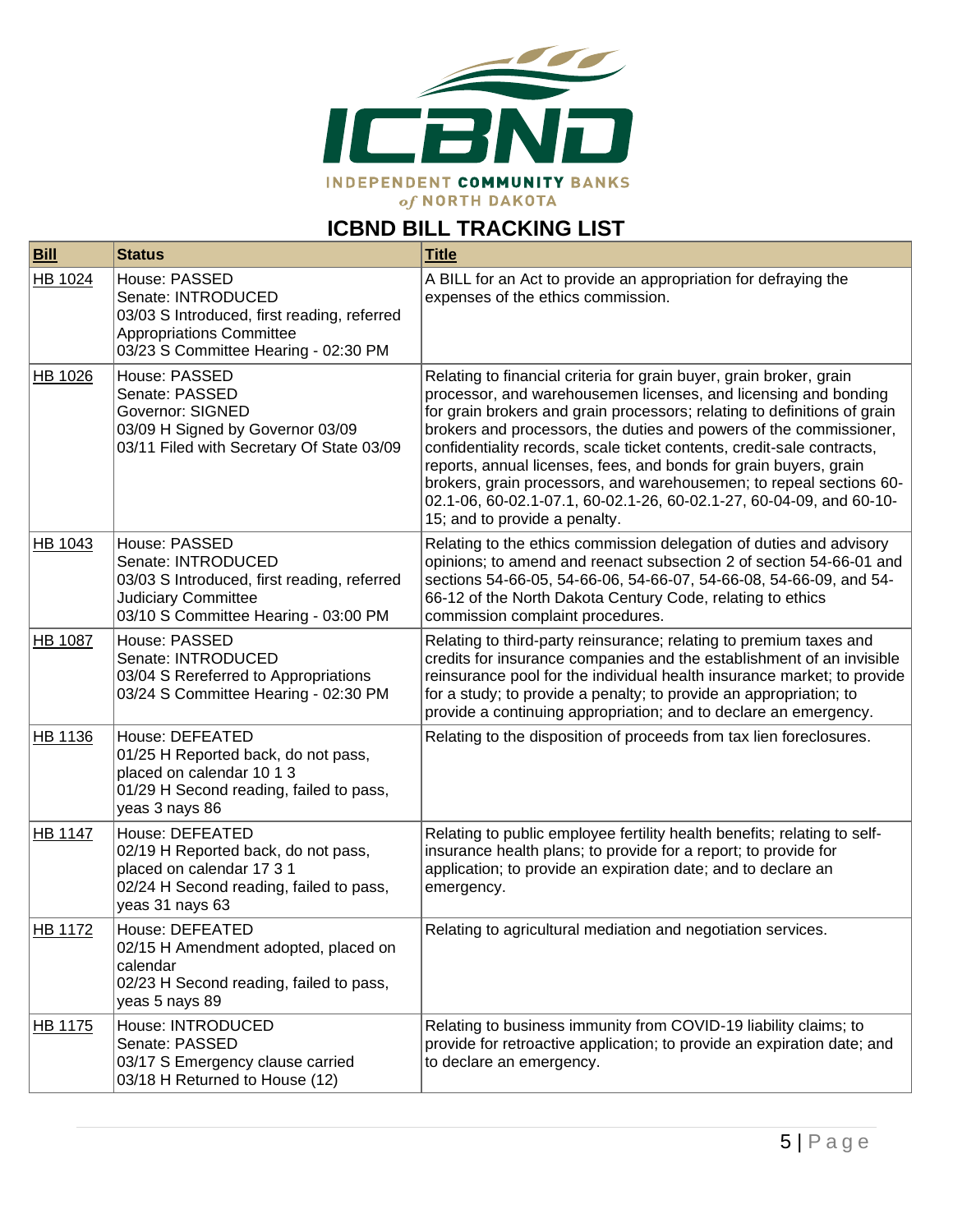| <b>HB 1187</b> | House: PASSED<br>Senate: INTRODUCED<br>03/15 S Rereferred to Appropriations<br>03/25 S Committee Hearing - 11:00 AM                                                        | Relating to creation of a Bank of North Dakota rebuilders loan<br>program and a rebuilders permanent loan fund; to repeal sections 6-<br>09-46 and 6-09-46.1 of the North Dakota Century Code, relating to a<br>rebuilders loan program, a rebuilders home loan program, and a<br>rebuilders home loan fund; to provide a continuing appropriation; and<br>to provide for a transfer. |
|----------------|----------------------------------------------------------------------------------------------------------------------------------------------------------------------------|---------------------------------------------------------------------------------------------------------------------------------------------------------------------------------------------------------------------------------------------------------------------------------------------------------------------------------------------------------------------------------------|
| HB 1191        | House: PASSED<br>Senate: INTRODUCED<br>03/03 S Introduced, first reading, referred<br>Government and Veterans Affairs<br>Committee<br>03/18 S Committee Hearing - 11:00 AM | Relating to reporting expenditures in support of or opposition to<br>candidates; and to provide a penalty.                                                                                                                                                                                                                                                                            |
| HB 1199        | House: PASSED<br>Senate: INTRODUCED<br>02/15 S Introduced, first reading, referred<br><b>Finance and Taxation Committee</b><br>03/23 S Committee Hearing - 10:15 AM        | Relating to the disposition of proceeds from tax lien foreclosures.                                                                                                                                                                                                                                                                                                                   |
| HB 1203        | House: DEFEATED<br>02/09 H Reported back, do not pass,<br>placed on calendar 9 5 0<br>02/17 H Second reading, failed to pass,<br>yeas 20 nays 72                           | Relating to requirements of health insurance policies; relating to<br>continuation of Medicaid Expansion; to repeal sections 40 and 41 of<br>chapter 11 of the 2017 Session Laws, relating to repeal of the<br>Medicaid Expansion program; to provide for application; and to<br>provide a contingent effective date.                                                                 |
| <b>HB 1204</b> | House: DEFEATED<br>01/22 H Amendment adopted, placed on<br>calendar<br>01/28 H Second reading, failed to pass,<br>yeas 19 nays 74                                          | Relating to limitations on requirements to wear a mask at work; to<br>provide an expiration date; and to declare an emergency.                                                                                                                                                                                                                                                        |
| <b>HB 1222</b> | House: PASSED<br>Senate: INTRODUCED<br>03/03 S Introduced, first reading, referred<br><b>Political Subdivisions Committee</b><br>03/19 S Committee Hearing - 10:30 AM      | Relating to nonconforming structures.                                                                                                                                                                                                                                                                                                                                                 |
| HB 1231        | House: PASSED<br>Senate: INTRODUCED<br>02/18 S Introduced, first reading, referred<br>Government and Veterans Affairs<br>Committee<br>03/04 S Committee Hearing - 03:15 PM | Relating to duty of the investment director to consider investing<br>locally.                                                                                                                                                                                                                                                                                                         |
| HB 1258        | House: PASSED<br>Senate: PASSED<br><b>Governor: SIGNED</b><br>03/15 H Signed by Governor 03/15<br>03/16 Filed with Secretary Of State 03/15                                | Relating to real estate commission administration and real estate<br>licensing; to repeal chapter 43-23.4 of the North Dakota Century<br>Code, relating to real estate broker trust accounts; and to provide a<br>penalty.                                                                                                                                                            |
| HB 1261        | House: DEFEATED<br>02/16 H Reported back, do not pass,<br>placed on calendar 11 2 1<br>02/23 H Second reading, failed to pass,<br>yeas 3 nays 90                           | Relating to property exempt from seizure and forfeiture; and to amend<br>and reenact section 19-03.1-36.8 of the North Dakota Century Code,<br>relating to seizure and forfeiture reporting requirements.                                                                                                                                                                             |
| HB 1267        | House: DEFEATED<br>01/27 H Reported back, do not pass,<br>placed on calendar 13 1 0<br>02/02 H Second reading, failed to pass,<br>yeas 19 nays 75                          | Relating to cryptocurrency custodian services and exchanges; and to<br>provide for a legislative management report.                                                                                                                                                                                                                                                                   |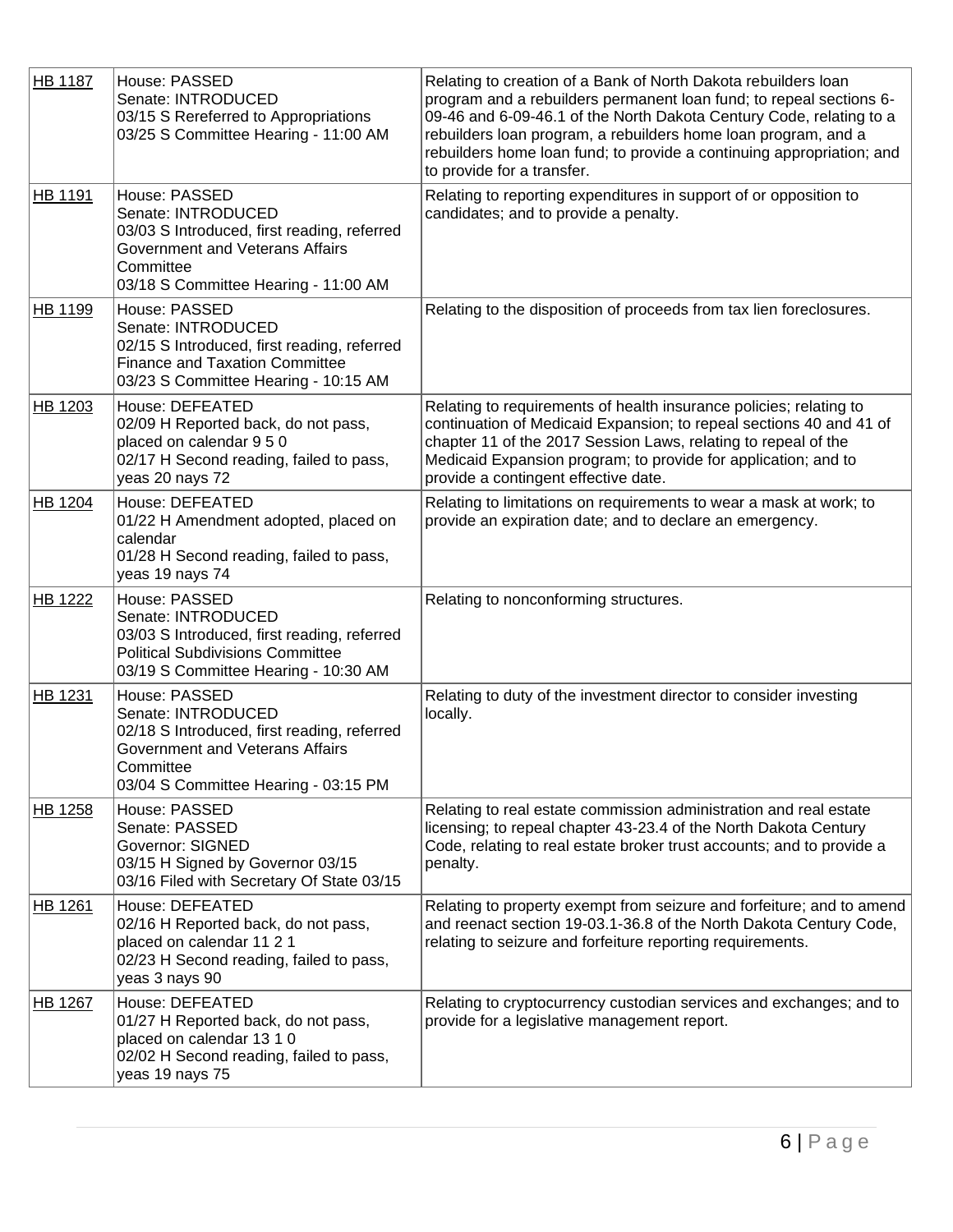| HB 1268        | House: DEFEATED<br>02/09 H Reported back, do not pass,<br>placed on calendar 12 1 1<br>02/17 H Second reading, failed to pass,<br>yeas 36 nays 56                                     | Relating to a financial technology sandbox program for innovative<br>financial products and services and criminal history background<br>checks.                                                                                                                                                                                                                                                                                                                                                                                                |
|----------------|---------------------------------------------------------------------------------------------------------------------------------------------------------------------------------------|------------------------------------------------------------------------------------------------------------------------------------------------------------------------------------------------------------------------------------------------------------------------------------------------------------------------------------------------------------------------------------------------------------------------------------------------------------------------------------------------------------------------------------------------|
| HB 1271        | House: DEFEATED<br>01/28 H Reported back, do not pass,<br>placed on calendar 11 2 1<br>02/03 H Second reading, failed to pass,<br>yeas 14 nays 79                                     | Relating to employer immunity; to amend and reenact subsection 11<br>of section 65-01-02 of the North Dakota Century Code, relating to the<br>definition of a compensable injury; to provide for retroactive<br>application; and to declare an emergency.                                                                                                                                                                                                                                                                                      |
| HB 1275        | House: DEFEATED<br>02/23 H Reported back, do not pass,<br>placed on calendar 18 3 0<br>02/24 H Second reading, failed to pass,<br>yeas 14 nays 76                                     | Relating to an infrastructure bonding repayment fund, a research and<br>innovation fund, a workforce development and lifelong education fund,<br>a student meal and support services fund, a legacy earnings fund, a<br>human services and public health stabilization fund, and a regional<br>economic development infrastructure fund; relating to funds invested<br>by the state investment board, legacy fund definitions, and an arts<br>and culture endowment fund; to provide a continuing appropriation;<br>and to provide a transfer. |
| <b>HB 1277</b> | House: PASSED<br>Senate: INTRODUCED<br>02/15 S Introduced, first reading, referred<br><b>Finance and Taxation Committee</b><br>03/23 S Committee Hearing - 08:45 AM                   | Relating to a residential property tax exemption for new construction;<br>and to provide an effective date.                                                                                                                                                                                                                                                                                                                                                                                                                                    |
| <b>HB 1278</b> | House: PASSED<br>Senate: PASSED<br>03/18 H Signed by Speaker<br>03/18 H Sent to Governor                                                                                              | Relating to eligibility for unemployment compensation for military<br>spouses; and to amend and reenact subdivision b of subsection 2 of<br>section 52-04-07 of the North Dakota Century Code, relating to<br>benefits paid chargeable to accounts of base-period employers.                                                                                                                                                                                                                                                                   |
| <b>HB 1295</b> | House: PASSED<br>Senate: INTRODUCED<br>03/03 S Received from House<br>03/03 S Introduced, first reading,<br>(emergency), referred Government and<br><b>Veterans Affairs Committee</b> | Relating to authority of the secretary of state and the ethics<br>commission; and to declare an emergency.                                                                                                                                                                                                                                                                                                                                                                                                                                     |
| HB 1299        | House: DEFEATED<br>01/21 H Amendment adopted, placed on<br>calendar<br>01/26 H Second reading, failed to pass,<br>yeas 21 nays 70                                                     | Relating to prohibiting a retail establishment from refusing to accept<br>cash as payment; and to provide a penalty.                                                                                                                                                                                                                                                                                                                                                                                                                           |
| HB 1301        | House: DEFEATED<br>02/04 H Division A lost<br>02/04 H Division B lost                                                                                                                 | Relating to civil immunity for communicable diseases and mandatory<br>communicable disease immunizations; to provide a penalty; to<br>provide for application; and to declare an emergency.                                                                                                                                                                                                                                                                                                                                                    |
| <b>HB 1307</b> | House: DEFEATED<br>02/02 H Reported back, do not pass,<br>placed on calendar 11 3 0<br>02/04 H Second reading, failed to pass,<br>yeas 24 nays 68                                     | A BILL for an Act to prohibit public accommodations from refusing<br>services to an individual because the individual has not been<br>vaccinated; and to provide a penalty.                                                                                                                                                                                                                                                                                                                                                                    |
| HB 1314        | House: PASSED<br>Senate: PASSED<br>03/11 H Returned to House<br>03/12 S Signed by President                                                                                           | Relating to cybersecurity incident reporting requirements.                                                                                                                                                                                                                                                                                                                                                                                                                                                                                     |
| HB 1320        | House: DEFEATED<br>02/02 H Reported back, do not pass,<br>placed on calendar 13 1 0                                                                                                   | Relating to limitations on vaccinations requirements; relating to<br>immunization records and data; and to repeal section 23-07-17.1 of<br>the North Dakota Century Code, relating to immunizations required for<br>entry to school or day care.                                                                                                                                                                                                                                                                                               |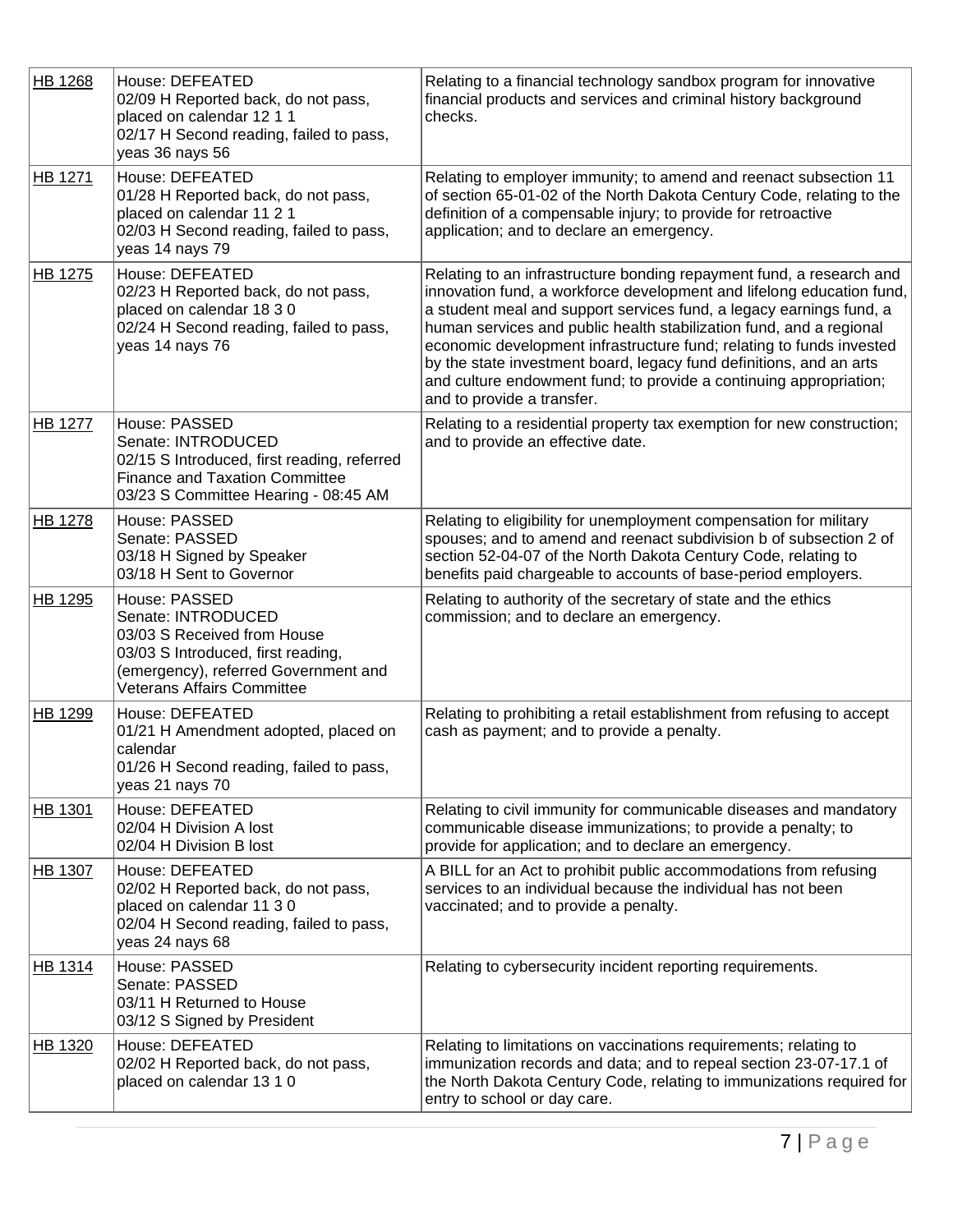|                | 02/04 H Second reading, failed to pass,<br>yeas 8 nays 84                                                                                                         |                                                                                                                                                                                                                                                                                                |
|----------------|-------------------------------------------------------------------------------------------------------------------------------------------------------------------|------------------------------------------------------------------------------------------------------------------------------------------------------------------------------------------------------------------------------------------------------------------------------------------------|
| HB 1328        | House: DEFEATED<br>02/10 H Amendment adopted, placed on<br>calendar<br>02/18 H Second reading, failed to pass,<br>yeas 35 nays 59                                 | Relating to vitamin D screening and testing; to amend and reenact<br>section 26.1-36.6-03 of the North Dakota Century Code, relating to<br>self-insurance health plans; to provide for a report; to provide for<br>application; to provide an expiration date; and to declare an<br>emergency. |
| HB 1330        | House: DEFEATED<br>02/10 H Reported back, do not pass,<br>placed on calendar 12 1 1<br>02/18 H Second reading, failed to pass,<br>yeas 19 nays 75                 | Relating to prohibiting covered entities from selling users' protected<br>data without consent; and to provide a penalty.                                                                                                                                                                      |
| HB 1339        | House: PASSED<br>Senate: INTRODUCED<br>03/03 S Introduced, first reading, referred<br>Judiciary Committee<br>03/24 S Committee Hearing - 10:00 AM                 | Relating to dangerous weapons.                                                                                                                                                                                                                                                                 |
| HB 1341        | House: DEFEATED<br>02/08 H Reported back, do not pass,<br>placed on calendar 12 2 0<br>02/16 H Second reading, failed to pass,<br>yeas 12 nays 82                 | Relating to the state minimum wage rate.                                                                                                                                                                                                                                                       |
| HB 1352        | House: DEFEATED<br>02/04 H Amendment adopted, placed on<br>calendar<br>02/04 H Second reading, failed to pass,<br>yeas 11 nays 83                                 | A BILL for an Act to provide for liability for medical products.                                                                                                                                                                                                                               |
| HB 1363        | House: DEFEATED<br>02/09 H Reported back, do not pass,<br>placed on calendar 11 2 1<br>02/17 H Second reading, failed to pass,<br>yeas 7 nays 85                  | Relating to ante-mortem probate of wills.                                                                                                                                                                                                                                                      |
| <b>HB 1364</b> | House: PASSED<br>Senate: INTRODUCED<br>02/15 S Introduced, first reading, referred<br><b>Judiciary Committee</b><br>03/22 S Committee Hearing - 03:00 PM          | Relating to the duties of a personal representative.                                                                                                                                                                                                                                           |
| HB 1366        | House: PASSED<br>Senate: PASSED<br>03/16 H Returned to House<br>03/17 S Signed by President                                                                       | Relating to the nonjudicial disposition of property by lienholders; and<br>to amend and reenact sections 35-13-01, 35-13-04, 35-13-05, and 35-<br>13-06 of the North Dakota Century Code, relating to repairman's liens,<br>priority of liens, notice requirements, and assignments.           |
| <b>HB 1371</b> | House: INTRODUCED<br>Senate: PASSED<br>03/16 S Second reading, passed as<br>amended, yeas 39 nays 8<br>03/17 H Returned to House (12)                             | Relating to requiring the state to observe daylight saving time year<br>round; to repeal section 40-01-20 of the North Dakota Century Code,<br>relating to daylight saving time; and to provide a contingent effective<br>date.                                                                |
| HB 1374        | House: PASSED<br>Senate: DEFEATED<br>03/16 S Reported back, do not pass,<br>placed on calendar 6 1 0<br>03/17 S Second reading, failed to pass,<br>yeas 4 nays 43 | Relating to an income tax deduction for COVID-19 relief benefits; and<br>to provide an effective date.                                                                                                                                                                                         |
| HB 1376        | House: PASSED<br>Senate: DEFEATED                                                                                                                                 | Relating to employer immunity regarding COVID-19; and to provide<br>for application.                                                                                                                                                                                                           |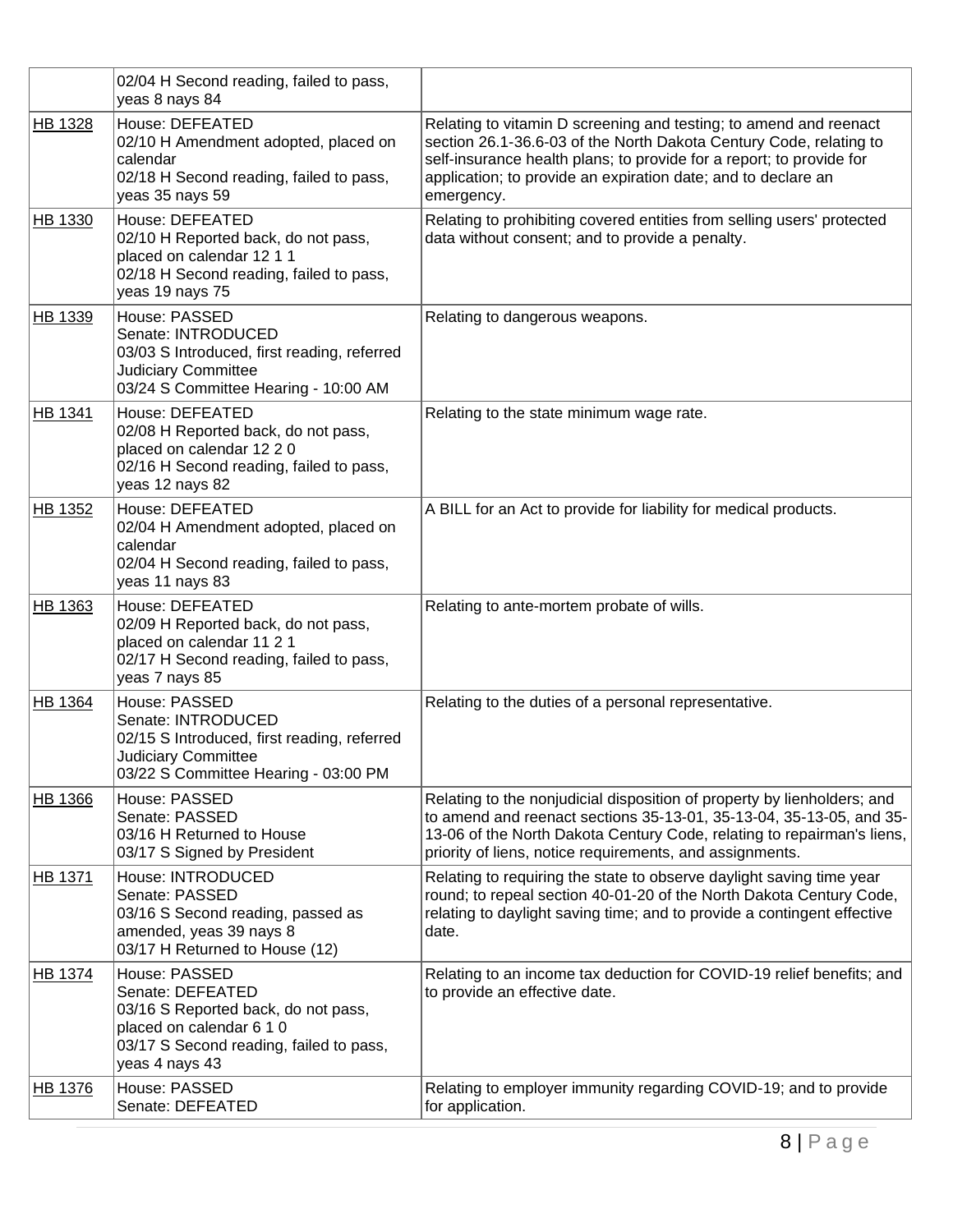|                | 03/16 S Reported back, do not pass,<br>placed on calendar 6 0 0<br>03/17 S Second reading, failed to pass,<br>yeas 1 nays 46                                        |                                                                                                                                                                                                                                                                                                                                                                                                                                                                                                                                                                                                                                                                                                                                                                                                                                          |
|----------------|---------------------------------------------------------------------------------------------------------------------------------------------------------------------|------------------------------------------------------------------------------------------------------------------------------------------------------------------------------------------------------------------------------------------------------------------------------------------------------------------------------------------------------------------------------------------------------------------------------------------------------------------------------------------------------------------------------------------------------------------------------------------------------------------------------------------------------------------------------------------------------------------------------------------------------------------------------------------------------------------------------------------|
| <b>HB 1377</b> | House: DEFEATED<br>02/02 H Reported back, do not pass,<br>placed on calendar 8 5 1<br>02/04 H Second reading, failed to pass,<br>yeas 21 nays 72                    | Relating to immunization exemptions.                                                                                                                                                                                                                                                                                                                                                                                                                                                                                                                                                                                                                                                                                                                                                                                                     |
| HB 1380        | House: PASSED<br>Senate: INTRODUCED<br>03/03 S Introduced, first reading, referred<br><b>Finance and Taxation Committee</b><br>03/17 S Committee Hearing - 10:00 AM | Relating to a legacy sinking and interest fund, a legacy earnings fund,<br>and an income tax relief fund; to amend and reenact section 21-10-12<br>of the North Dakota Century Code, relating to legacy fund definitions;<br>to provide for a transfer; and to provide a statement of legislative<br>intent.                                                                                                                                                                                                                                                                                                                                                                                                                                                                                                                             |
| <b>HB 1398</b> | House: PASSED<br>Senate: PASSED<br><b>Governor: SIGNED</b><br>03/17 H Signed by Governor 03/16<br>03/18 Filed with Secretary Of State 03/16                         | Relating to prohibitions on political subdivisions regulating paid family<br>leave.                                                                                                                                                                                                                                                                                                                                                                                                                                                                                                                                                                                                                                                                                                                                                      |
| <b>HB 1420</b> | House: PASSED<br>Senate: INTRODUCED<br>03/03 S Introduced, first reading, referred<br><b>Human Services Committee</b><br>03/15 S Committee Hearing - 09:45 AM       | Relating to the personal use of marijuana; relating to the legalization<br>of marijuana; to provide for a legislative management report; to<br>provide a penalty; and to provide an effective date.                                                                                                                                                                                                                                                                                                                                                                                                                                                                                                                                                                                                                                      |
| HB 1425        | House: PASSED<br>Senate: INTRODUCED<br>03/16 S Rereferred to Appropriations<br>03/24 S Committee Hearing - 08:30 AM                                                 | Relating to the legacy infrastructure loan fund and the state<br>investment board; to amend and reenact sections 21-10-02 and 21-<br>10-11 of the North Dakota Century Code, relating to the state<br>investment board and the legacy and budget stabilization fund<br>advisory board; and to provide a continuing appropriation.                                                                                                                                                                                                                                                                                                                                                                                                                                                                                                        |
| <b>HB 1431</b> | House: PASSED<br>Senate: INTRODUCED<br>02/22 S Introduced, first reading, referred<br><b>Finance and Taxation Committee</b><br>03/17 S Committee Hearing - 09:00 AM | Relating to a water infrastructure revolving loan fund and bonded debt<br>repayments; to amend and reenact subsection 1 of section 6-09-49,<br>and sections 6-09.4-06 and 6-09.4-10 of the North Dakota Century<br>Code, relating to interest rates for infrastructure revolving loans,<br>borrowing and lending authority of the public finance authority, and<br>reserve funds associated with bonds; to repeal chapter 6-09.5 and<br>section 61-02-78 of the North Dakota Century Code, relating to a<br>community water development fund and an infrastructure revolving<br>loan fund within the resources trust fund; to provide an appropriation;<br>to provide a continuing appropriation; to provide for a transfer; to<br>provide for a contingent transfer; to provide a bond issue limit; and to<br>provide a loan repayment. |
| HB 1433        | House: DEFEATED<br>01/28 H Reported back, do not pass,<br>placed on calendar 12 2 0<br>02/03 H Second reading, failed to pass,<br>yeas 16 nays 77                   | Relating to workers' compensation benefits for essential workers; to<br>provide for retroactive application; and to provide an expiration date.                                                                                                                                                                                                                                                                                                                                                                                                                                                                                                                                                                                                                                                                                          |
| HB 1439        | House: DEFEATED<br>02/11 H Reported back, do not pass,<br>placed on calendar 11 2 1<br>02/18 H Second reading, failed to pass,<br>yeas 20 nays 74                   | Relating to remote notarial acts for clients of certain nonprofit<br>organizations; to amend and reenact subdivision c of subsection 3 of<br>section 44-06.1-13.1 of the North Dakota Century Code, relating to an<br>exemption for certain remote notarial acts; and to provide a penalty.                                                                                                                                                                                                                                                                                                                                                                                                                                                                                                                                              |
| <b>HB 1441</b> | House: PASSED<br>Senate: DEFEATED<br>03/10 S Reported back, do not pass,<br>placed on calendar 4 2 0                                                                | Relating to a paid family medical leave program and an income tax<br>credit for contributions paid into the paid family medical leave fund on<br>behalf of eligible employees; to provide an appropriation; to provide<br>for a transfer; and to provide an effective date.                                                                                                                                                                                                                                                                                                                                                                                                                                                                                                                                                              |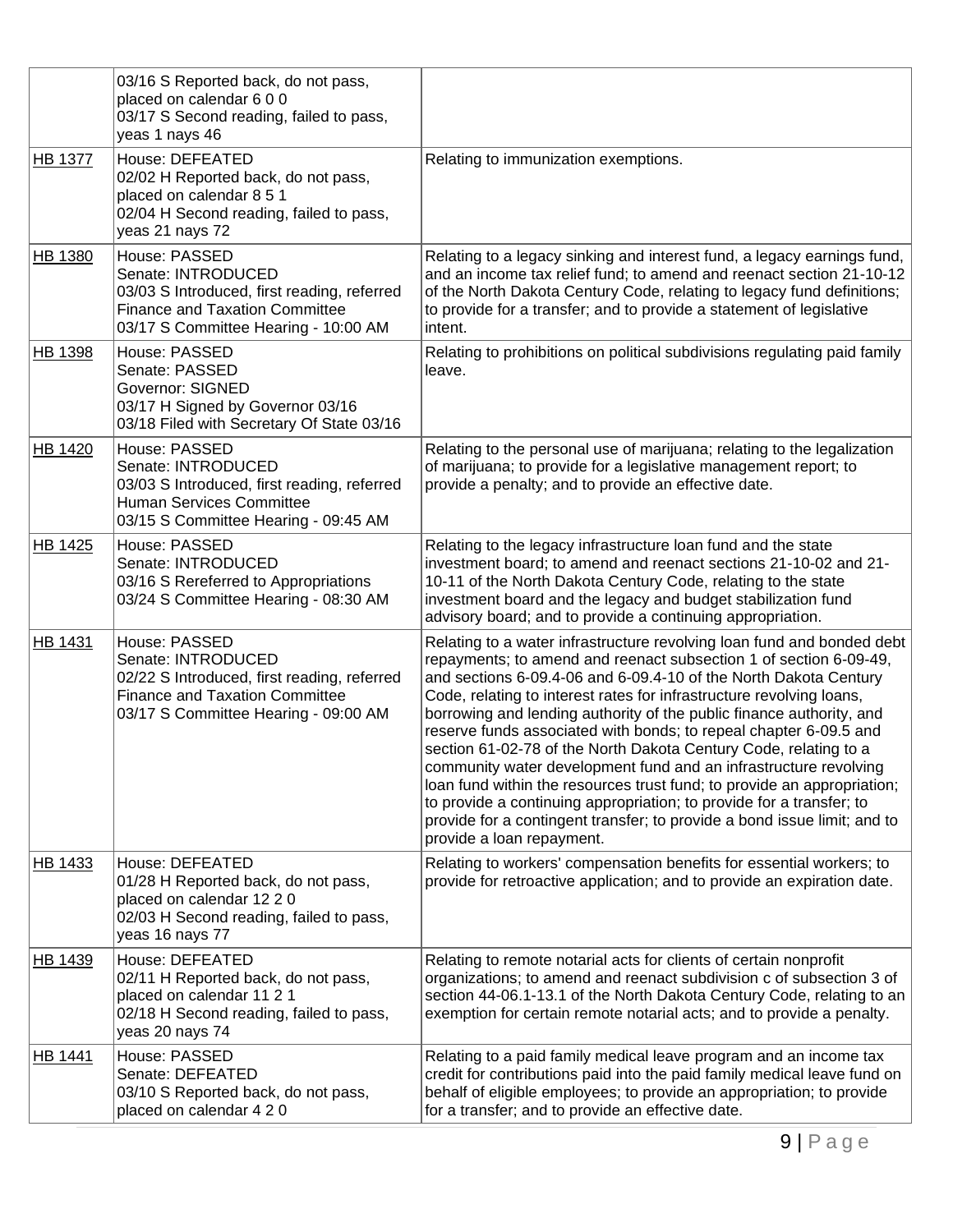|                | 03/11 S Second reading, failed to pass,<br>yeas 22 nays 25                                                                                                                 |                                                                                                                                                                                                                                                                                                                                                                                                                                                                                                                                                                                                                                                                                                                                                           |
|----------------|----------------------------------------------------------------------------------------------------------------------------------------------------------------------------|-----------------------------------------------------------------------------------------------------------------------------------------------------------------------------------------------------------------------------------------------------------------------------------------------------------------------------------------------------------------------------------------------------------------------------------------------------------------------------------------------------------------------------------------------------------------------------------------------------------------------------------------------------------------------------------------------------------------------------------------------------------|
| <b>HB 1451</b> | House: DEFEATED<br>02/19 H Reported back, do not pass,<br>placed on calendar 11 1 2<br>02/23 H Second reading, failed to pass,<br>yeas 14 nays 80                          | Relating to reporting the ultimate and true source of funds; relating to<br>political advertisements and reporting the ultimate and true sources of<br>funds; to repeal section 16.1-08.1-08 of the North Dakota Century<br>Code, relating to identifying the ultimate and true source of funds; and<br>to provide a penalty.                                                                                                                                                                                                                                                                                                                                                                                                                             |
| HB 1454        | House: DEFEATED<br>02/17 H Reported back, do not pass,<br>placed on calendar 11 3 0<br>02/23 H Second reading, failed to pass,<br>yeas 8 nays 86                           | Relating to unlawful interference with business relation; and to provide<br>a penalty.                                                                                                                                                                                                                                                                                                                                                                                                                                                                                                                                                                                                                                                                    |
| HB 1499        | House: DEFEATED<br>02/08 H Reported back, do not pass,<br>placed on calendar 12 2 0<br>02/15 H Second reading, failed to pass,<br>yeas 9 nays 84                           | Relating to election requirements for bonds.                                                                                                                                                                                                                                                                                                                                                                                                                                                                                                                                                                                                                                                                                                              |
| <b>HB 1501</b> | House: PASSED<br>Senate: INTRODUCED<br>03/03 S Introduced, first reading, referred<br><b>Finance and Taxation Committee</b><br>03/16 S Committee Hearing - 09:30 AM        | Relating to imposition of a gross receipts tax and an excise tax on<br>usable marijuana and adult-use cannabis products; to provide a<br>penalty; to provide a continuing appropriation; and to provide a<br>contingent effective date.                                                                                                                                                                                                                                                                                                                                                                                                                                                                                                                   |
| SB 2008        | Senate: PASSED<br>House: INTRODUCED<br>02/19 H Introduced, first reading, referred<br><b>Appropriations Committee</b><br>03/11 H Committee Hearing - 09:00 AM              | A BILL for an Act to provide an appropriation for defraying the<br>expenses of the department of financial institutions; and to provide for<br>a transfer.                                                                                                                                                                                                                                                                                                                                                                                                                                                                                                                                                                                                |
| SB 2014        | Senate: PASSED<br>House: INTRODUCED<br>03/11 H Committee Hearing - 02:00 PM<br>03/18 H Committee Hearing - 08:30 AM                                                        | Relating to bonded debt repayments and housing finance agency<br>programs; relating the infrastructure revolving loan fund, borrowing<br>and lending authority of the public finance authority, reserve funds<br>associated with bonds, the long-term care facility loan fund, the state<br>energy research center, and the housing incentive fund; to provide a<br>continuing appropriation; to repeal section 54-17-07.12 of the North<br>Dakota Century Code, relating to the housing finance agency<br>participating as a wholesale servicing mortgage lender; to provide for<br>a transfer; to provide an exemption; to provide a statement of<br>legislative intent; to provide for a study; and to provide for a legislative<br>management report. |
| SB 2019        | Senate: PASSED<br>House: INTRODUCED<br>03/05 H Committee Hearing - 10:00 AM<br>03/11 H Committee Hearing - 02:15 PM                                                        | A BILL for an Act to provide an appropriation for defraying the<br>expenses of the department of career and technical education; and to<br>provide a report.                                                                                                                                                                                                                                                                                                                                                                                                                                                                                                                                                                                              |
| SB 2020        | Senate: PASSED<br>House: INTRODUCED<br>03/12 H Committee Hearing - 08:30 AM<br>03/23 H Committee Hearing - 08:30 AM                                                        | A BILL for an Act to provide an appropriation for defraying the<br>expenses of the North Dakota state university extension service,<br>northern crops institute, upper great plains transportation institute,<br>main research center, branch research centers, and agronomy seed<br>farm; to provide for a report; and to provide an exemption.                                                                                                                                                                                                                                                                                                                                                                                                          |
| SB 2034        | Senate: PASSED<br>House: INTRODUCED<br>02/19 H Introduced, first reading, referred<br>Government and Veterans Affairs<br>Committee<br>03/12 H Committee Hearing - 08:30 AM | Relating to written advisory opinions regarding ethics.                                                                                                                                                                                                                                                                                                                                                                                                                                                                                                                                                                                                                                                                                                   |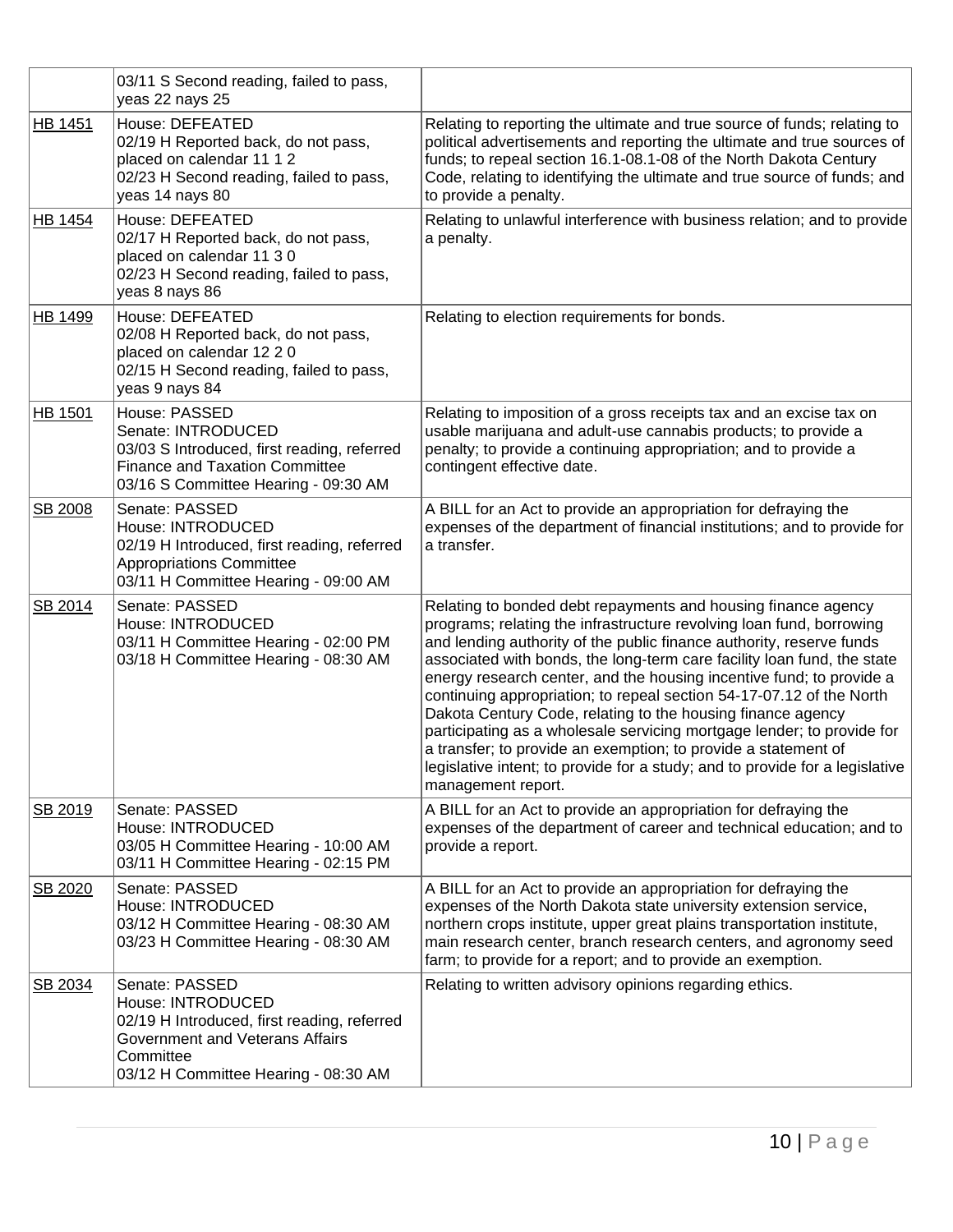| SB 2048        | Senate: PASSED<br>House: INTRODUCED<br>03/08 H Rereferred to Judiciary<br>03/17 H Committee Hearing - 08:30 AM                                                       | Relating to the Revised Uniform Unclaimed Property Act; relating to<br>abandoned and unclaimed property; to repeal chapter 47-30.1 of the<br>North Dakota Century Code, relating to the uniform unclaimed<br>property act; to provide for a report; to provide a penalty; and to<br>provide a continuing appropriation.                                                                                                                                                                                                                   |
|----------------|----------------------------------------------------------------------------------------------------------------------------------------------------------------------|-------------------------------------------------------------------------------------------------------------------------------------------------------------------------------------------------------------------------------------------------------------------------------------------------------------------------------------------------------------------------------------------------------------------------------------------------------------------------------------------------------------------------------------------|
| <b>SB 2064</b> | Senate: DEFEATED<br>01/19 S Reported back, do not pass, place<br>on calendar 5 1 0<br>01/20 S Second reading, failed to pass,<br>yeas 7 nays 39                      | Relating to the definition of person.                                                                                                                                                                                                                                                                                                                                                                                                                                                                                                     |
| SB 2070        | Senate: PASSED<br>House: PASSED<br>03/17 S Returned to Senate<br>03/18 H Signed by Speaker                                                                           | Relating to the regulated substance response; relating to the<br>regulated substance response; to repeal sections 23.1-04-04 and<br>23.1-10-01 of the North Dakota Century Code, relating to<br>contaminated properties; to provide a continuing appropriation; and to<br>provide for retroactive application.                                                                                                                                                                                                                            |
| SB 2076        | Senate: PASSED<br>House: PASSED<br>03/17 S Signed by President<br>03/17 S Sent to Governor                                                                           | Relating to reinsurance credit of insurers.                                                                                                                                                                                                                                                                                                                                                                                                                                                                                               |
| SB 2098        | Senate: PASSED<br>House: PASSED<br>03/17 H Second reading, passed, yeas 90<br>nays 3<br>03/18 S Returned to Senate                                                   | Relating to abandoned vehicles.                                                                                                                                                                                                                                                                                                                                                                                                                                                                                                           |
| SB 2101        | Senate: PASSED<br>House: INTRODUCED<br>02/19 H Introduced, first reading, referred<br>Industry, Business and Labor Committee<br>03/17 H Committee Hearing - 09:00 AM | Relating to credit union loans; relating to the regulatory fund,<br>assessment of civil money penalties, appointment of receivers,<br>supervision and examinations, assessments, real estate loans, bank<br>mergers, bank branches, bank investments, trust branches, credit<br>union powers, credit union board notice, and sale or purchase of<br>banking institutions or holding companies; to repeal section 6-06-14 of<br>the North Dakota Century Code, relating to credit union loans; and to<br>provide a penalty.                |
| SB 2102        | Senate: PASSED<br>House: INTRODUCED<br>02/19 H Introduced, first reading, referred<br>Industry, Business and Labor Committee<br>03/17 H Committee Hearing - 09:00 AM | Relating to dissolution, insolvency, suspension, emergency<br>receivership, and liquidation of institutions under the department of<br>financial institutions' supervision; relating to financial institutions cross<br>references, cease and desist orders, and prompt corrective action;<br>and to repeal chapter 6-07 of the North Dakota Century Code, relating<br>to dissolution, insolvency, suspension, emergency receivership, and<br>liquidation of institutions under the department of financial institutions'<br>supervision. |
| SB 2103        | Senate: PASSED<br>House: INTRODUCED<br>02/19 H Introduced, first reading, referred<br>Industry, Business and Labor Committee<br>03/17 H Committee Hearing - 09:00 AM | Relating to money broker charges; relating to money broker<br>exemptions, collection agency exemptions, and deferred presentment<br>service transaction procedures; to repeal section 13-04.1-09.2 of the<br>North Dakota Century Code, relating to money broker charges; and to<br>provide a penalty.                                                                                                                                                                                                                                    |
| SB 2127        | Senate: DEFEATED<br>02/19 S Reported back, do not pass,<br>placed on calendar 14 0 0<br>02/22 S Second reading, failed to pass,<br>yeas 2 nays 44                    | Relating to the housing incentive fund; and to provide an<br>appropriation.                                                                                                                                                                                                                                                                                                                                                                                                                                                               |
| SB 2130        | Senate: PASSED<br>House: INTRODUCED<br>03/16 H Reported back amended, do pass,<br>amendment placed on calendar 14 0 0                                                | Relating to the scope of health insurance mandates; and to amend<br>and reenact section 54-03-28 of the North Dakota Century Code,<br>relating to a cost-benefit analysis for mandated health insurance<br>coverage measures.                                                                                                                                                                                                                                                                                                             |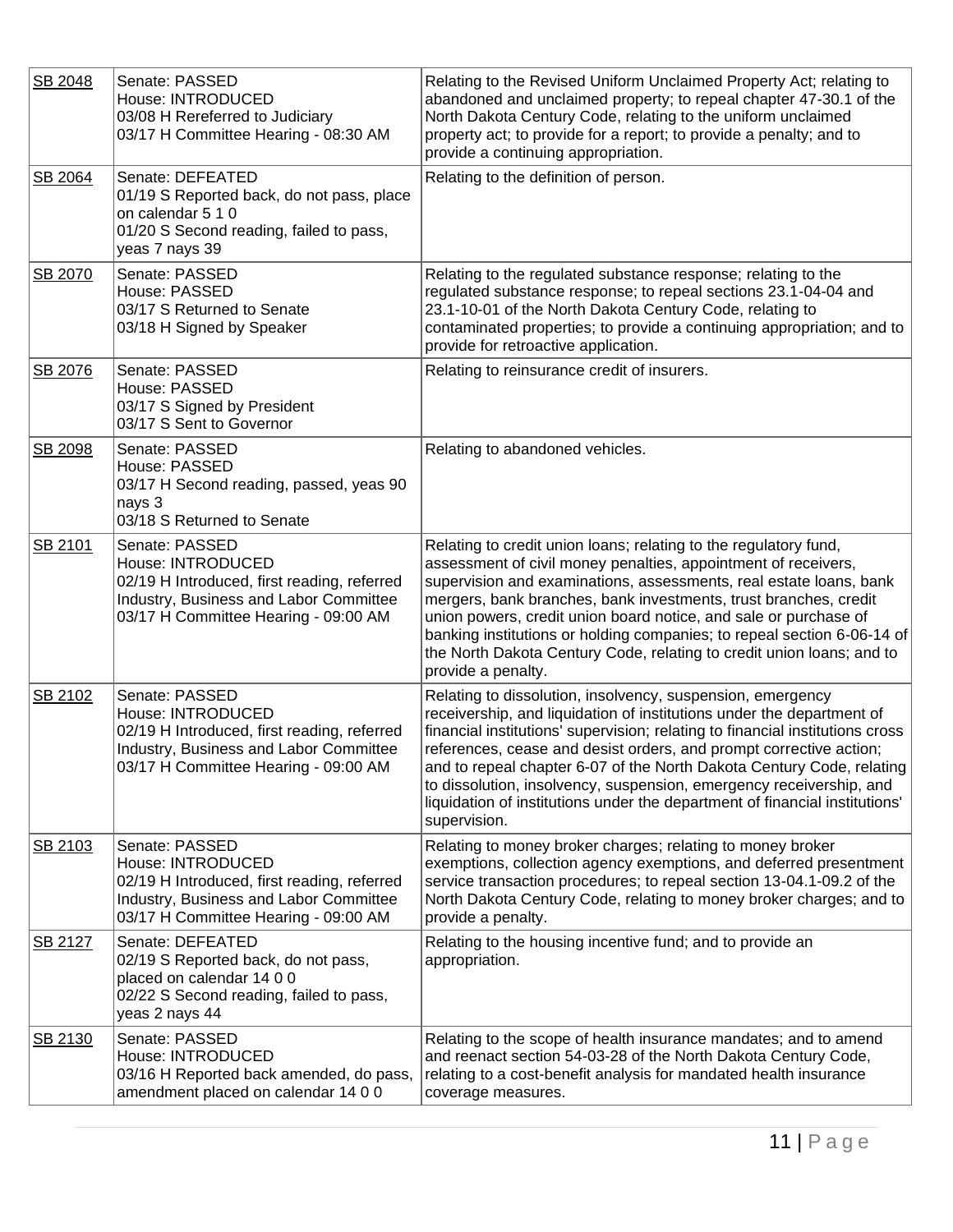|         | 03/17 H Amendment adopted, placed on<br>calendar                                                                                                                     |                                                                                                                                                                                                                                                                                                                      |
|---------|----------------------------------------------------------------------------------------------------------------------------------------------------------------------|----------------------------------------------------------------------------------------------------------------------------------------------------------------------------------------------------------------------------------------------------------------------------------------------------------------------|
| SB 2169 | Senate: DEFEATED<br>02/17 S Reported back, do not pass,<br>placed on calendar 12 2 0<br>02/18 S Second reading, failed to pass,<br>yeas 7 nays 40                    | Relating to a COVID-19 relief grant program for essential workers; to<br>provide an appropriation; to provide a contingent appropriation; and to<br>provide an expiration date.                                                                                                                                      |
| SB 2183 | Senate: DEFEATED<br>02/22 S Amendment failed<br>02/22 S Second reading, failed to pass,<br>yeas 21 nays 26                                                           | Relating to public employee insulin drug benefits; to amend and<br>reenact subsection 2 of section 26.1-36.6-03 of the North Dakota<br>Century Code, relating to self-insurance health plans; to provide for a<br>report; to provide for application; to provide an expiration date; and to<br>declare an emergency. |
| SB 2191 | Senate: PASSED<br>House: PASSED<br>03/17 H Second reading, passed, yeas 86<br>nays 6<br>03/18 S Returned to Senate                                                   | Relating to the disposal of abandoned personal property.                                                                                                                                                                                                                                                             |
| SB 2197 | Senate: PASSED<br>House: INTRODUCED<br>02/19 H Introduced, first reading, referred<br>Industry, Business and Labor Committee<br>03/17 H Committee Hearing - 02:30 PM | Relating to confidentiality of facts and information obtained or created<br>by the commissioner of financial institutions and the department of<br>financial institutions.                                                                                                                                           |
| SB 2203 | Senate: DEFEATED<br>02/10 S Reported back, do not pass,<br>placed on calendar 600<br>02/12 S Second reading, failed to pass,<br>yeas 8 nays 39                       | Relating to surcharges paid by employers for employees who receive<br>unemployment insurance benefits; and to provide an effective date.                                                                                                                                                                             |
| SB 2223 | Senate: DEFEATED<br>02/09 S Reported back, do not pass,<br>placed on calendar 7 0 0<br>02/10 S Second reading, failed to pass,<br>yeas 2 nays 45                     | Relating to a deed in lieu of foreclosure.                                                                                                                                                                                                                                                                           |
| SB 2247 | Senate: PASSED<br>House: INTRODUCED<br>02/24 H Introduced, first reading, referred<br>Industry, Business and Labor Committee<br>03/16 H Committee Hearing - 09:00 AM | Relating to property disclosure requirements.                                                                                                                                                                                                                                                                        |
| SB 2261 | Senate: INTRODUCED<br>House: PASSED<br>03/16 H Emergency clause carried<br>03/17 S Returned to Senate (12)                                                           | Relating to irrevocable itemized funeral contracts and Medicaid assets<br>exempt for funeral expenses; and to declare an emergency.                                                                                                                                                                                  |
| SB 2285 | Senate: DEFEATED<br>02/05 S Reported back, do not pass,<br>placed on calendar 7 0 0<br>02/08 S Second reading, failed to pass,<br>yeas 2 nays 45                     | Relating to fees chargeable by an abstracter.                                                                                                                                                                                                                                                                        |
| SB 2292 | Senate: PASSED<br>House: INTRODUCED<br>02/24 H Introduced, first reading, referred<br>Industry, Business and Labor Committee<br>03/22 H Committee Hearing - 02:30 PM | Relating to mortgage modifications; and to amend and reenact<br>sections 35-03-14 and 35-03-15 of the North Dakota Century Code,<br>relating to the expiration and extension of real estate mortgages.                                                                                                               |
| SB 2293 | Senate: PASSED<br>House: INTRODUCED<br>02/24 H Introduced, first reading, referred                                                                                   | Relating to statements of full consideration.                                                                                                                                                                                                                                                                        |